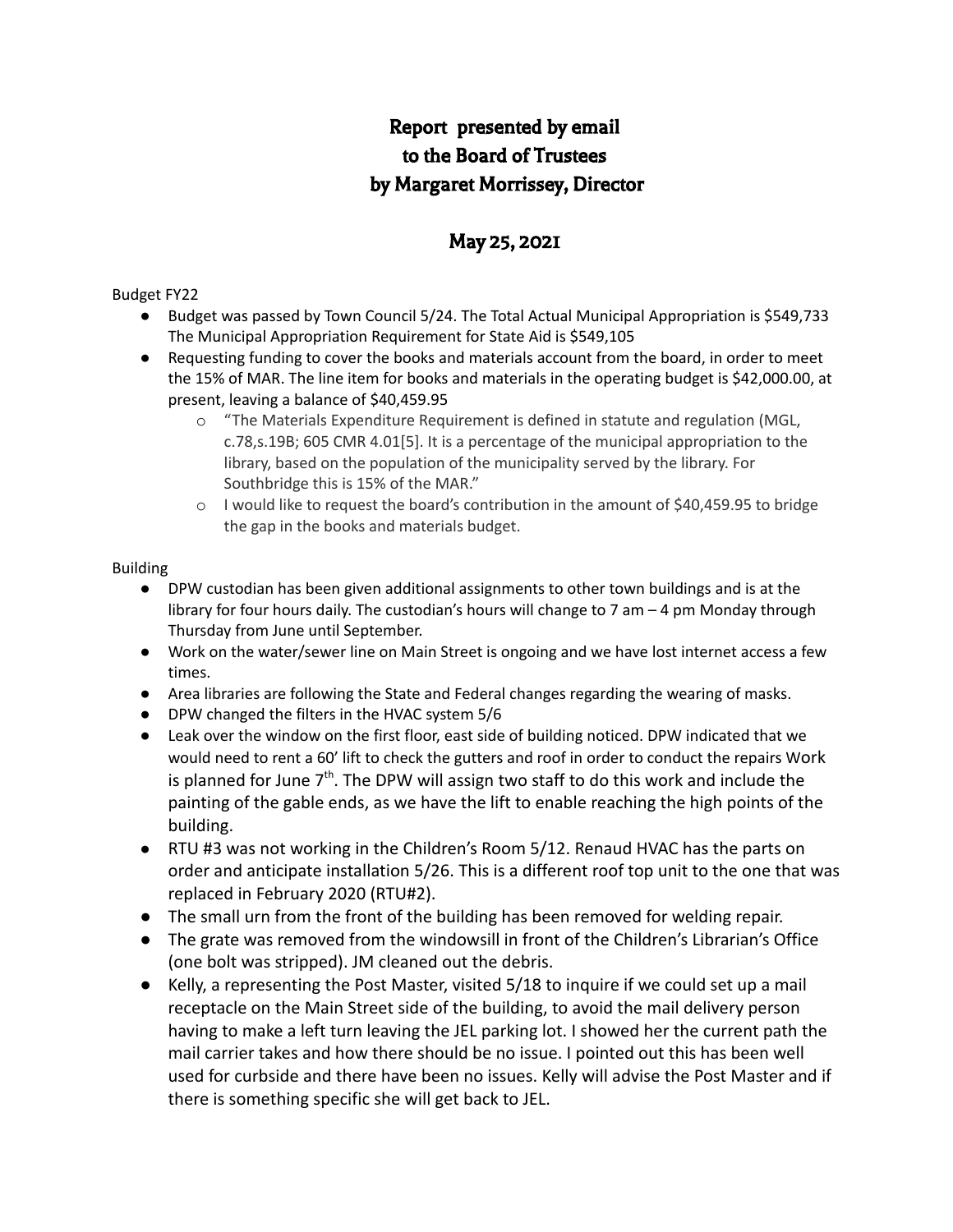● There is a sinkhole in the rear parking lot. Custodian has put a 'no parking' signs around it. The DPW has been notified 5/20.

## Children's Room

- *Story Time with Ms. Liz* on Facebook Live continues and provides an opportunity to engage with patrons. We are offering a very limited opportunity for patrons to attend in person. Total of 10 including the staff.
- *Crafty Wednesday* grab and go kits interest has tapered off but still offered on a weekly basis.
- Preparations are well underway for Summer Reading. Theme is *Tails and Tales.* Prizes system is being reviewed and we are considering just offering a Treasure Chest with a pizza party as the finale.
- Children's Librarian has been invited by Ms. Stella, Eastford Road School, to do a video tour of the services to promote summer reading. Plans are underway and SCTV will assist with the production.

#### Collection Development

- Staff continue to read the reviews of print and nonprint materials, in the professional literature. Purchases are made on a regular basis for the adult, teen and youth collections.
- The library has a subscription to newspapers has been reactivated and each day we have a few patrons who come here for this reason.
- Children's staff completed the review of the collection and weeding project.
- The project of clearing the Items Too Long in Transit from CW/MARS Staff Site Report have been researched and all items have been cleared.

Grants and Donations

- Discussed the ongoing changes with the Southbridge Cultural Council liaison regarding adjustments to the 2020 events schedule for the Local Cultural Council grants. The LCC Grants awarded for the 2020 cycle that were postponed can be rescheduled in 2021 (until 10/15/2021)
- Made an inquiry with the Southbridge Cultural Council for a lighting system for the sculpture and the building and I am preparing more information on the project as the SCC is receptive to the idea.
- Re-imbursed by Dudley Court in the amount of \$35 for restitution 3/29.
- Donation of 1947 *Hilltopper* Cole Trade Yearbook and photograph by Charlotte Carpick.

Literacy Volunteer Services of Central MA

● Long term Executive Director Holly Christo will be retiring from her position 6/30. Board members are working with Holly to ensure a smooth transition.

#### Outreach

- Poster for the proposed Fire Department is on display in the main hall.
- Emily Billings of Southbridge Community Connections met with Children's Librarian and Director to provide a tour of the library and discuss how library services can be promoted in the community. Family Fun Day is planned for Saturday, July 24<sup>th</sup> and the library is invited to set up a table and participate in the activities.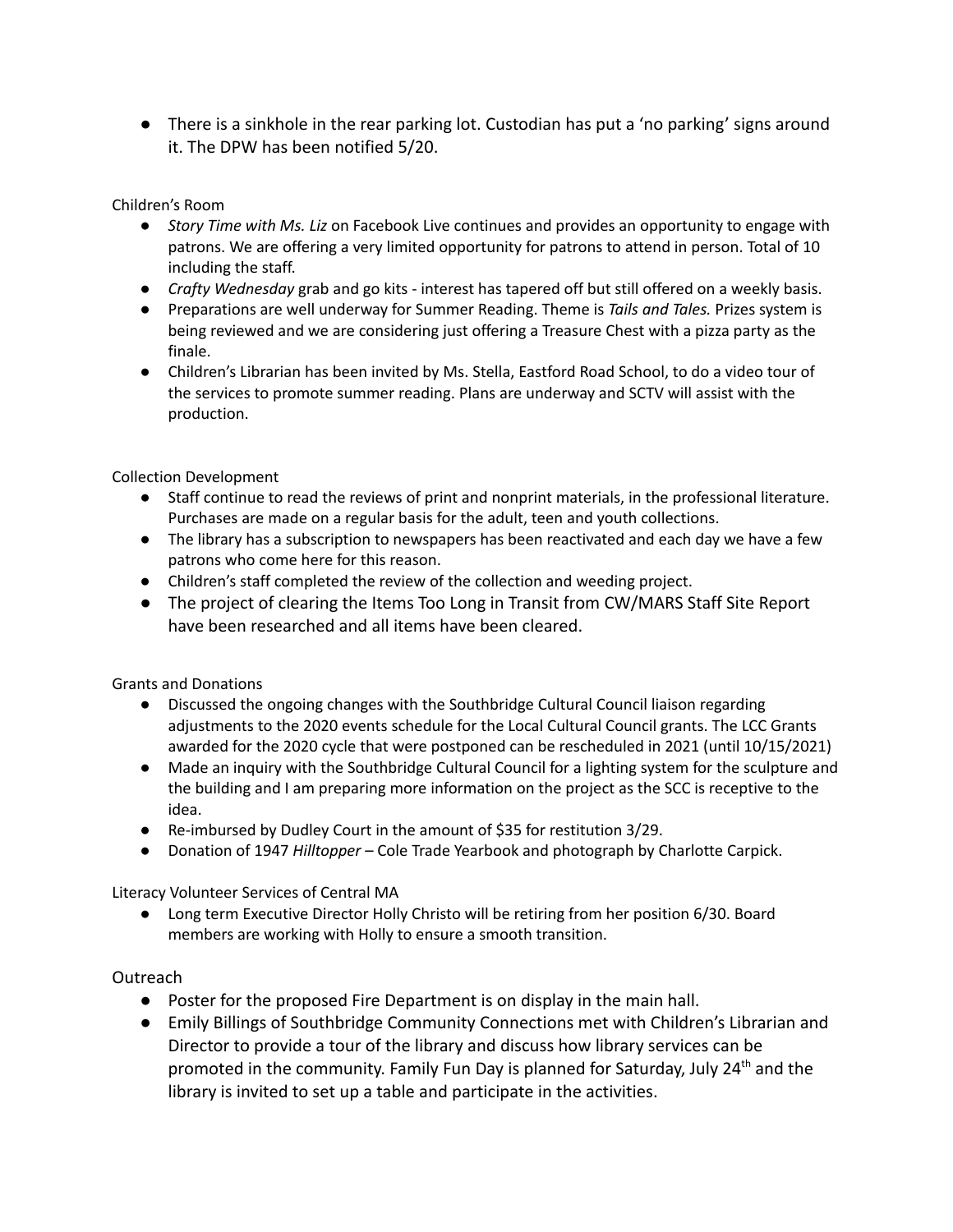- Invitation to participate in meeting with the elementary school Literacy Coaches, from Kathleen Seifert.
- Harrington Hospital Mobile Unit visited the library 5/19 to offer screenings and self-awareness. There was a good response. The vehicle had to be parked in the rear of the building as the work on the water/sewer on Main Street made the street inaccessible.
- WRTA has extended free fares until January 2022.

Programs

- Performances (funded by the LCC 2020 grant cycle) that were postponed in 2020 due to the pandemic, have until October 15th to be presented.
- In May, Aaron Larget-Caplan, composer and guitarist presented a program on Thursday, May 13<sup>th</sup>, sponsored by an LCC Grant FY20. Aaron returns in September as he was awarded a grant in FY2021 as well.
- FOJEL and the Knitting group are sponsoring *Knit in Public* on Saturday, June 12<sup>th</sup> from 10-2pm, on the Common.

Reference

- Director is staffing the service and providing research to questions submitted by telephone, email and on Southbridge interest groups on Facebook.
- Promotion of the recently acquired databases *Brainfuse* on Homework Help and Job Finding is ongoing. We are hoping this will be helpful to the community, especially the students.

## Safety

- Police officers have been walking through the library on a regular basis and checking in with the staff on how everything is going.
- Tutoring of suspended students from school in the library I reached out to Margo Ferrick, Assistant Superintendent to discuss the matter as the student in question exhibited violent behavior to a member of the administration.
- The allen wrenches and pump head on the Dero Fix-it-Station were vandalized 5/11. They will be replaced. May is bicycle month and the equipment needs to be operational.

## Service

- In person use of the library has resumed since Thursday, April 15, 2021. Browsing the collection, using the computers and printing services are accessible. Meeting rooms are not yet available.
- The library is continuing to operate a curbside service
- Books are checked in from the book drop each morning, starting 4/26. Interlibrary loan materials are checked in on arrival. This is in line with area library procedures. All materials are wiped with disinfectant to provide an additional layer of safety.
- The library will be closed Monday, May  $31<sup>st</sup>$  in honor of Memorial Day.

# **Staff**

- The Adult Services position has been re-advertised as the candidate declined the job days prior to starting in the position. Candidates are being reviewed with a view to an invitation to interview.
- Three candidates were interviewed for the two page positions. The jobs have been offered and CORI checks being done.